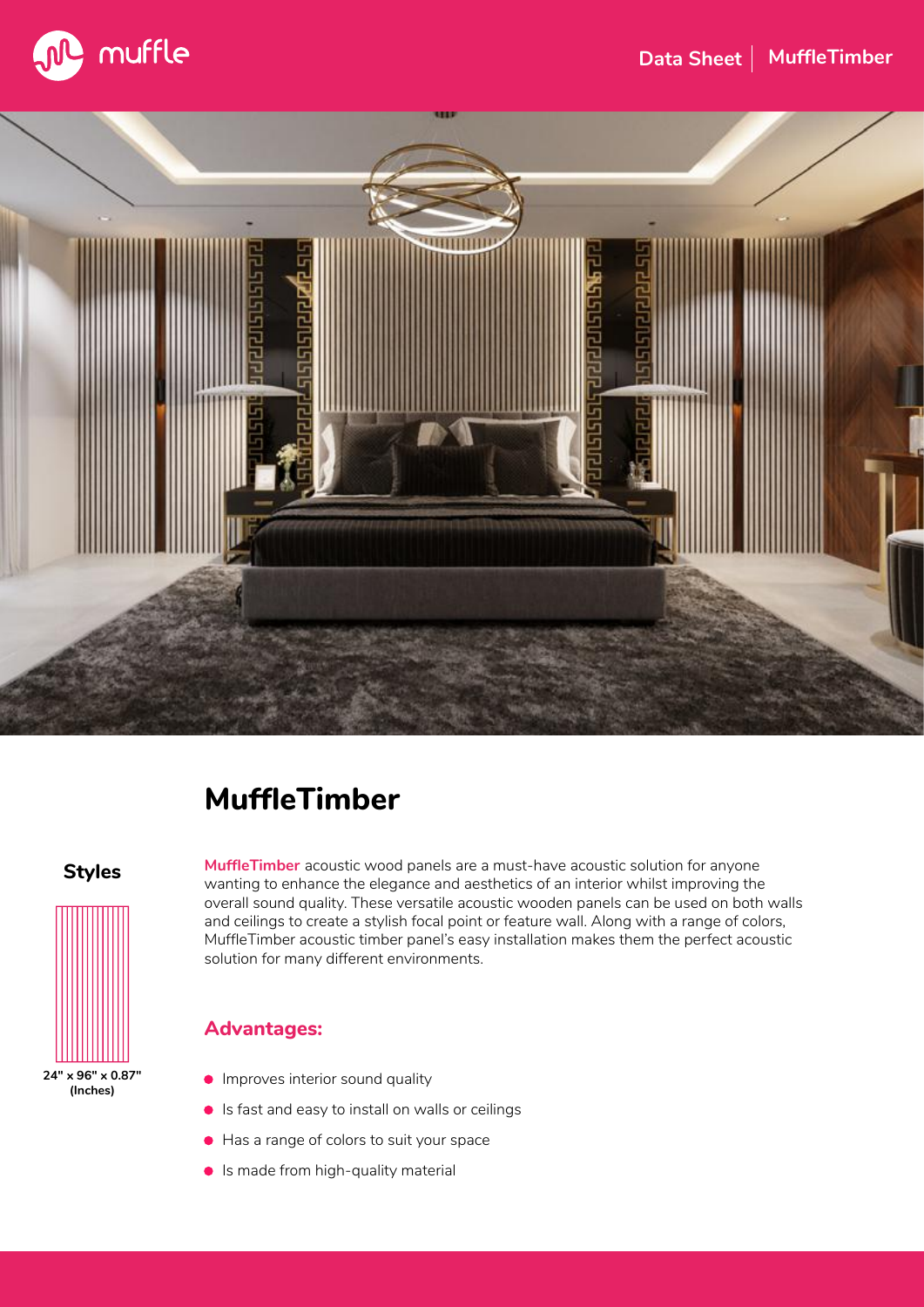## **Product Specifications**



**Sound Absorption |** ASTM C423 **NRC Rating |** 0.75 MuffleTimber (22mm) no air gap: NRC = 0.55 MuffleTimber (22mm) 1" air gap: NRC = 0.70 MuffleTimber (22mm) 2" air gap: NRC = 0.80 Further information available upon request. All NRC testings assumes one face/one object and does not account for the product thickness.



ASTM E-84, Class B

### **Environmental**

PET utilizes 55% Post-Consumer Recycled Content and is 100% recyclable Low VOC CARB-approved TPC FSC Chain of Custody Certified Flammability - ASTM E84 Class A



The total weight of the MuffleTimber panel is 35lbs

### **Product Dimensions**



- **Panel:** Wooden slat panel mounted on a polyester felt
- **Wooden slat:** MDF with veneer
- **Slat depth:** 0.47 " (+/- 0.04")
- **Slat width:** 1.06″ (+/-0.04″)
- **Spacing between wooden slat:** 0.51″ (+/- 0.04″)
- **Polyester felt:** 0.35″ porous felt
- **Overall thickness of panel:** 0.87″ (+/-0.04″)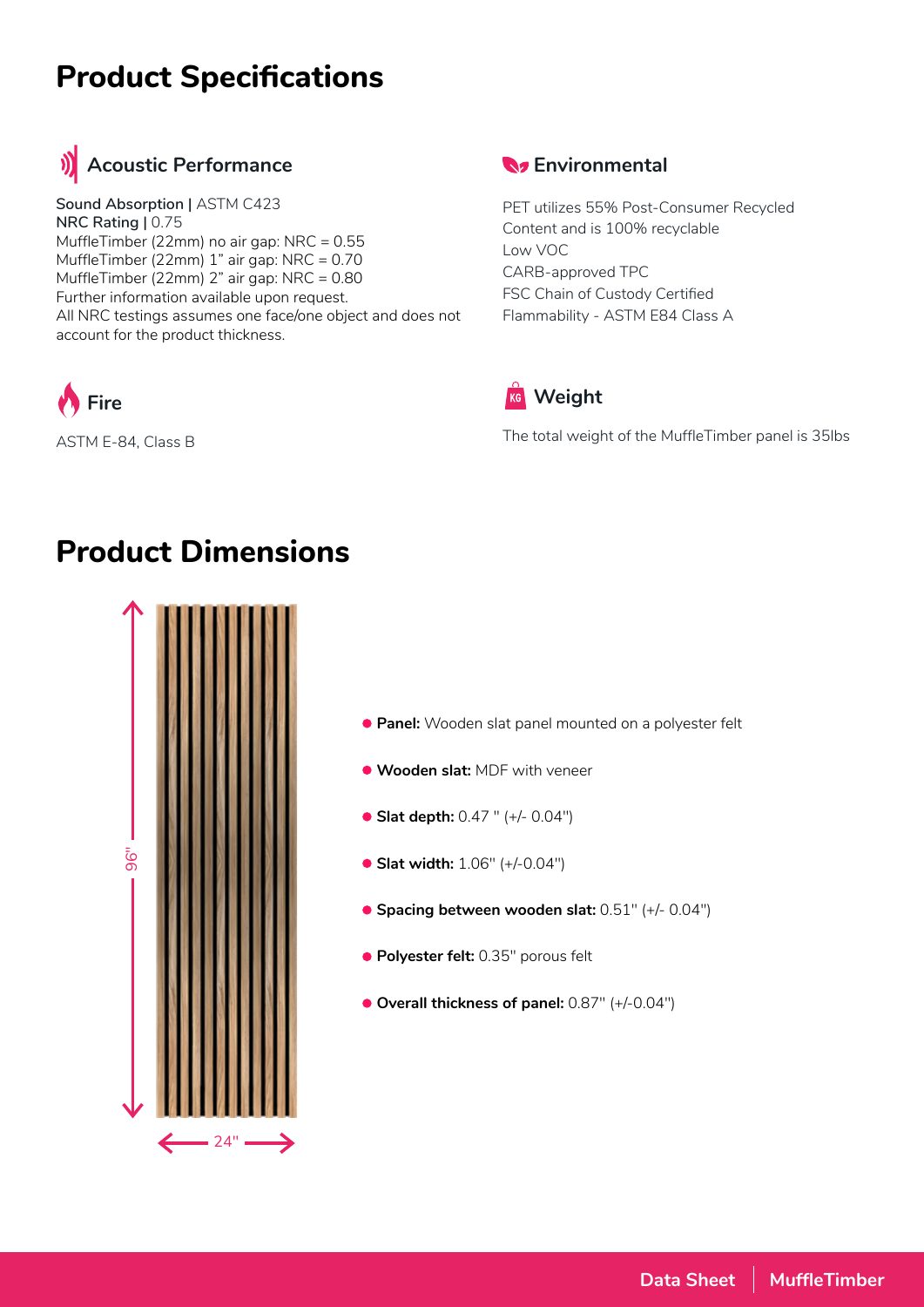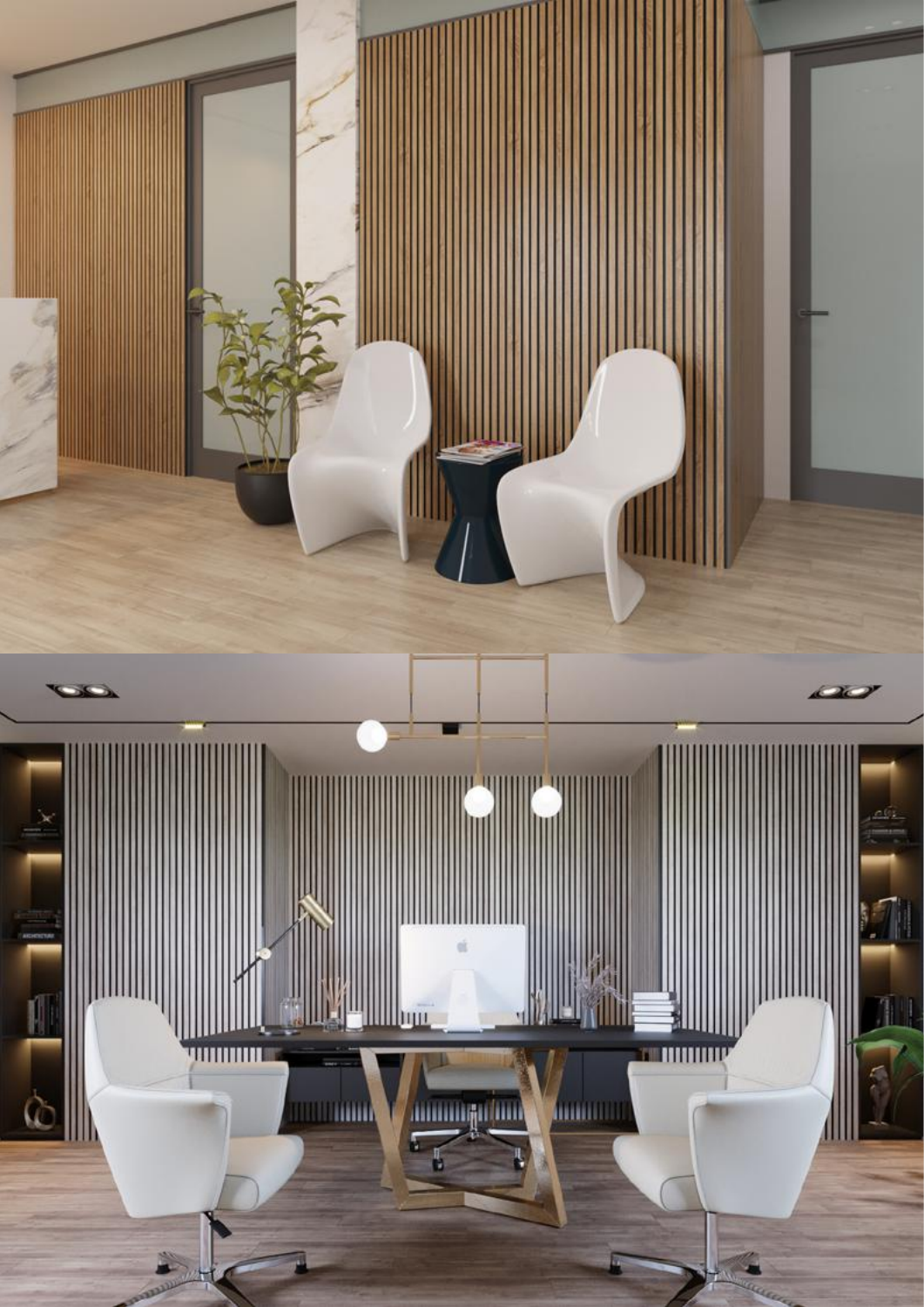# **Installation**

MuffleTimber is designed for quick, simple, and easy installation and with several installation methods, it's suitable for both professional and amateur installation.

To ensure a perfect fit, MuffleTimber can be cut to size. With a craft knife, cut the felt backing lengthways, or with a jagged saw, cut the wooden slats width ways.

#### **Method 1: Direct Install Using a Strong adhesive**

Using a strong adhesive or construction glue, simply dab several spots of glue across the back of the panel. Then, press the panel against the wall and hold until it's firmly attached.

#### **Method 2: Direct Install Using Screws**

Using the appropriate screws, screw the panel directly into the wall through the acoustic felt backing. We recommend using a minimum of 9 screws per panel, leaving a 7.87″ interval across the width and 31.5″ intervals down the length of the entire panel. We also suggest matching the color of the screw to the felt backing (e.g. black screws for black backing) to limit their visibility.  

For ceiling installation, ensure they are screwed into ceiling joists. Please ensure the appropriate fixings are used for the wall material.

#### **Method 3: Install Panel onto Timber Batons**

Fix 1.77″ timber batons to the wall using screws, then screw the panels directly into the batons through the acoustic felt. RockWool insulation can also be placed in-between these batons. This method achieves optimum sound absorption.